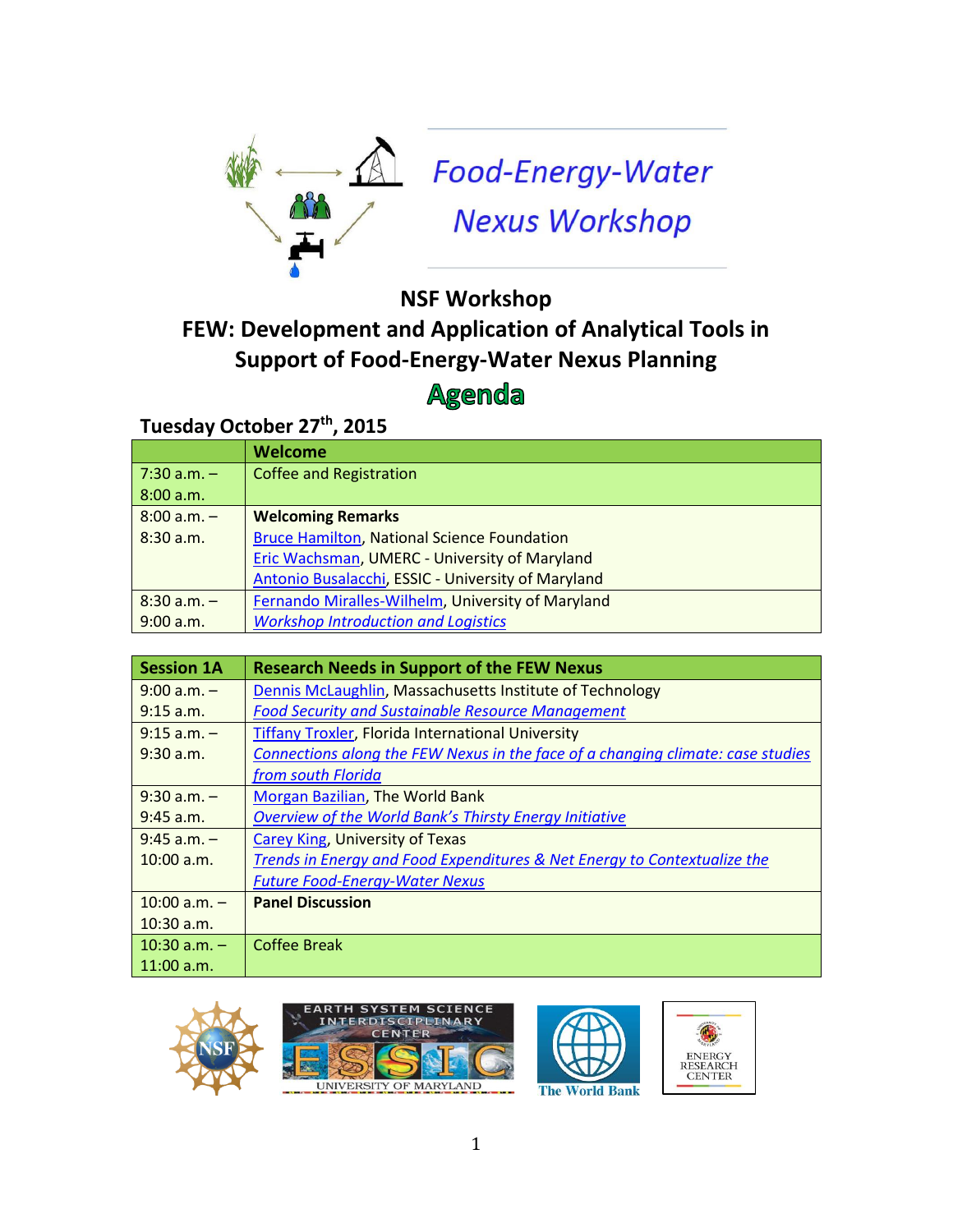| <b>Session 1B</b> | <b>Research Needs in Support of the FEW Nexus (cont.)</b>                         |
|-------------------|-----------------------------------------------------------------------------------|
| $11:00$ a.m. $-$  | Dale Rothman, University of Denver                                                |
| $11:15$ a.m.      | Challenges and Opportunities for FEW Analysis in an Integrated Global Model       |
| $11:15$ a.m. -    | Melissa Kenney, University of Maryland                                            |
| $11:30$ a.m.      | Cultivating a Shared Understanding to Grow Indicators of Food-Energy-Water        |
| $11:30$ a.m. $-$  | Guillermo Podesta, University of Miami                                            |
| $11:45$ a.m.      | How Can We Foster Broader and More Effective Use of Climate Information to        |
|                   | <b>Support Decision-Making on the FEW Nexus?</b>                                  |
| $11:45$ a.m. $-$  | Elisabeth Gilmore, University of Maryland                                         |
| 12:00 p.m.        | Evaluating the impact of climate policies on regional food accessibility using an |
|                   | <b>Integrated Assessment Model</b>                                                |
| 12:00 p.m. -      | <b>Panel Discussion</b>                                                           |
| 12:30 p.m.        |                                                                                   |
| 12:30 p.m. $-$    | <b>Working Lunch</b>                                                              |
| 1:30 p.m.         |                                                                                   |

| <b>Session 2A</b> | FEW Nexus Data and Modeling: Approaches and Tools                          |
|-------------------|----------------------------------------------------------------------------|
| 1:30 p.m. $-$     | Amy McNally, NASA Goddard/ESSIC Remote sensing and hydrologic modeling     |
| 1:45 p.m.         | for food and water security monitoring applications                        |
| 1:45 p.m. $-$     | Mohamad Hejazi, Pacific Northwest National Laboratory (JGCRI)              |
| 2:00 p.m.         | Meeting future demands for food, energy, water (FEW) while mitigating      |
|                   | climate change                                                             |
| $2:00 p.m. -$     | Hugo Berbery, Cooperative Institute for Climate and Satellites (NOAA)      |
| 2:15 p.m.         | Model-based climate information to support decision-making in southeastern |
|                   | <b>South America</b>                                                       |
| $2:15$ p.m. $-$   | Pierre Guillevic, University of Maryland                                   |
| 2:30 p.m.         | <b>GEOGLAM: Enhancing the Use of Earth Observations for Agricultural</b>   |
|                   | <b>Monitoring</b>                                                          |
| $2:30 p.m. -$     | <b>Panel Discussion</b>                                                    |
| 3:00 p.m.         |                                                                            |
| $3:00 p.m. -$     | <b>Coffee Break</b>                                                        |
| 3:30 p.m.         |                                                                            |

| <b>Session 2B</b> | FEW Nexus Data and Modeling: Approaches and Tools (cont.)                        |
|-------------------|----------------------------------------------------------------------------------|
| $3:30 p.m. -$     | David Yates, National Center for Atmospheric Research                            |
| 3:45 p.m.         | Linking the Water Evaluation and Planning (WEAP) and the Long-range Energy       |
|                   | <b>Alternatives Planning (LEAP) Decision Support Systems</b>                     |
| $3:45$ p.m. $-$   | <b>Compton Tucker, NASA Goddard</b>                                              |
| 4:00 p.m.         | Enhancing the NASA/Goddard-Foreign Agricultural Services: Global Agricultural    |
|                   | <b>Monitoring System with Coincident Soil Moisture Data</b>                      |
| $4:00 p.m. -$     | <b>Justin Baker, RTI International</b>                                           |
| $4:15$ p.m.       | <b>Integrating Watershed Hydrology and Economic Optimization Methods for FEW</b> |
|                   | <b>Nexus Research Application</b>                                                |
| $4:15$ p.m. $-$   | Stephanie Lansing, University of Maryland,                                       |
| 4:30 p.m.         | Waste to Energy Treatment as an Integral Part of the Food-Energy-Water           |
|                   | <b>Nexus</b>                                                                     |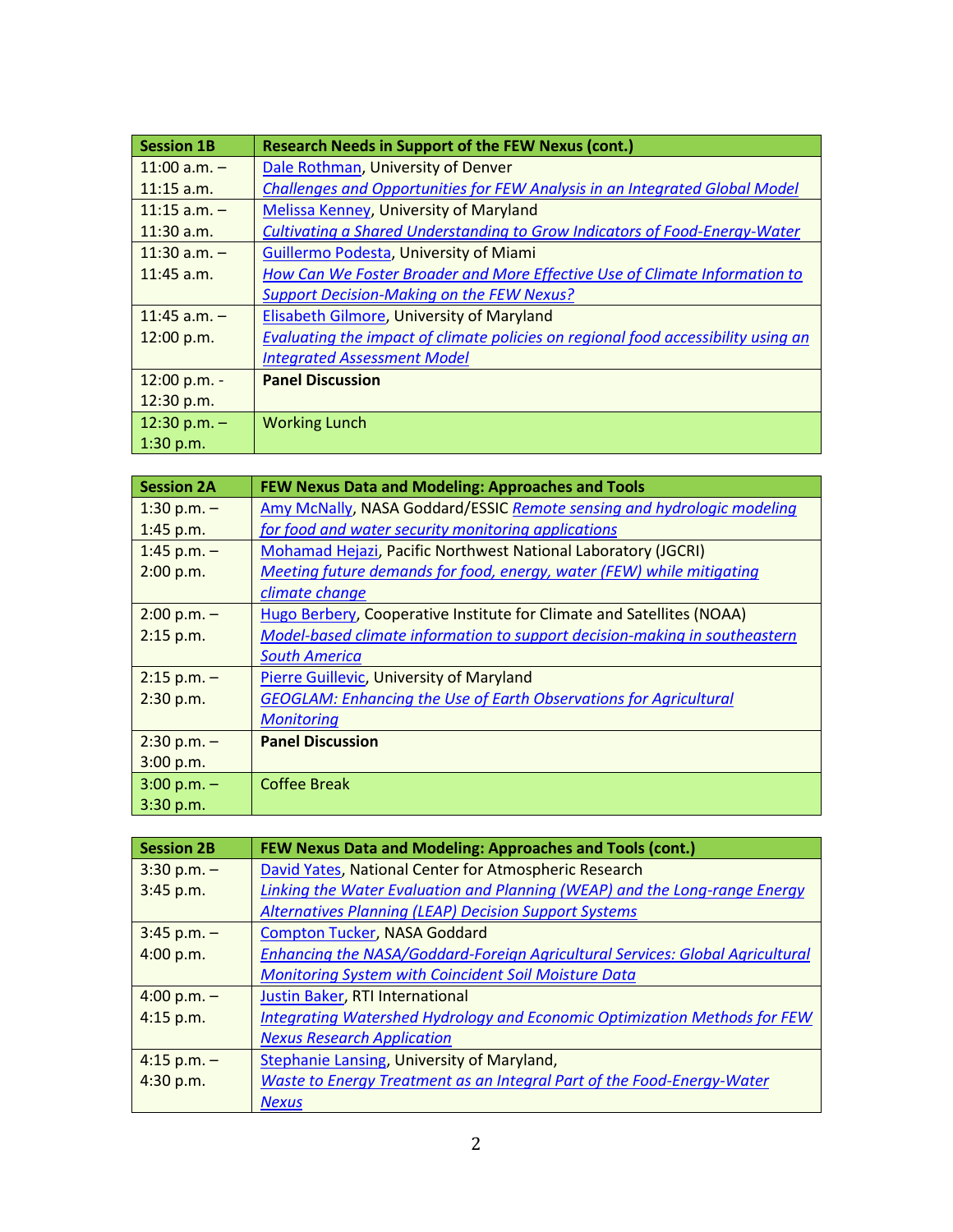| $4:30 p.m. -$                   | <b>Panel Discussion</b> |
|---------------------------------|-------------------------|
| 5:00 p.m.                       |                         |
| $\vert 5:00 \text{ p.m.} \vert$ | Adjourn for the day     |

| $5:00 p.m. -$ | <b>Social Activity</b> (optional; up to 40 participants)                       |
|---------------|--------------------------------------------------------------------------------|
| 7:00 p.m.     |                                                                                |
|               | The Nexus Game: A playful exploration of resilience at the food-energy-water   |
|               | nexus. The nexus game is a board game, but one with emergent rules. In a       |
|               | mere hour, you will move from an outside observer of the stress nexus to one   |
|               | of its key actors. You may play a company, seeking a secure market for your    |
|               | production. You may play a country desperately short of water. You will face   |
|               | land shortages, real or imagined. Innovation, boycotts, partnerships, price    |
|               | fluctuations, free trade, bad harvests, turbulence: it's all in the game. More |
|               | information about the game is here.                                            |

## **Wednesday October 28th, 2015**

| 7:30 a.m. $-$ | <b>Coffee and Registration</b> |
|---------------|--------------------------------|
| 8:00 a.m.     |                                |

| <b>Session 3A</b> | FEW Nexus Data and Modeling Applications and Experiences             |
|-------------------|----------------------------------------------------------------------|
| $8:00 a.m. -$     | Leon Clarke, Pacific Northwest National Laboratory (JGCRI)           |
| $8:15$ a.m.       | <b>Incorporating Water into an Integrated Assessment Framework</b>   |
| $8:15$ a.m. -     | Pat Delaguil, Decisionware Group                                     |
| 8:30 a.m.         | <b>Thirsty Energy: Case Studies from South Africa and China</b>      |
| $8:30$ a.m. $-$   | Daniel Sheer, Hydrologics Inc.                                       |
| $8:45$ a.m.       | Practical Tools and Techniques for Multipurpose Water Management and |
|                   | <b>Dispute Resolution</b>                                            |
| $8:45 a.m. -$     | Laixiang Sun, University of Maryland                                 |
| 9:00 a.m.         | <b>Virtual Scarce Water in China</b>                                 |
| $9:00 a.m. -$     | <b>Panel Discussion</b>                                              |
| $9:30$ a.m.       |                                                                      |
| $9:30$ a.m. $-$   | <b>Coffee Break</b>                                                  |
| $10:00$ a.m.      |                                                                      |

| <b>Session 3B</b> | FEW Nexus Data and Modeling Applications and Experiences (cont.)            |
|-------------------|-----------------------------------------------------------------------------|
| $10:00$ a.m. $-$  | Andre Lucena, Universidade Federal do Rio de Janeiro                        |
| $10:15$ a.m.      | Climate change impacts on Hydropower Generation in Brazil                   |
| $10:15$ a.m. $-$  | Soumendra Nath Bhanja, India Institute of Technology (Kharagpur)            |
| $10:30$ a.m.      | Groundwater Storage Changes over Indian Sub-Continent: A Quantitative       |
|                   | Approach                                                                    |
| $10:30$ a.m. $-$  | Jelena Srebric, University of Maryland                                      |
| $10:45$ a.m.      | Green Roofs and Their Potential to Transform Built Environments through the |
|                   | <b>Food-Energy-Water Nexus</b>                                              |
| $10:45$ a.m. $-$  | Christian von Hirschhausen, Technical University of Berlin                  |
| 11:00 a.m.        | Linking Bottom-up and Top-down Approaches in Food-Water-Water Modeling:     |
|                   | DIW/TU Berlin Research on Bioenergy and Food Markets (Subsaharan Africa)    |
|                   | and the Water-Energy Nexus (in Central Asia)                                |